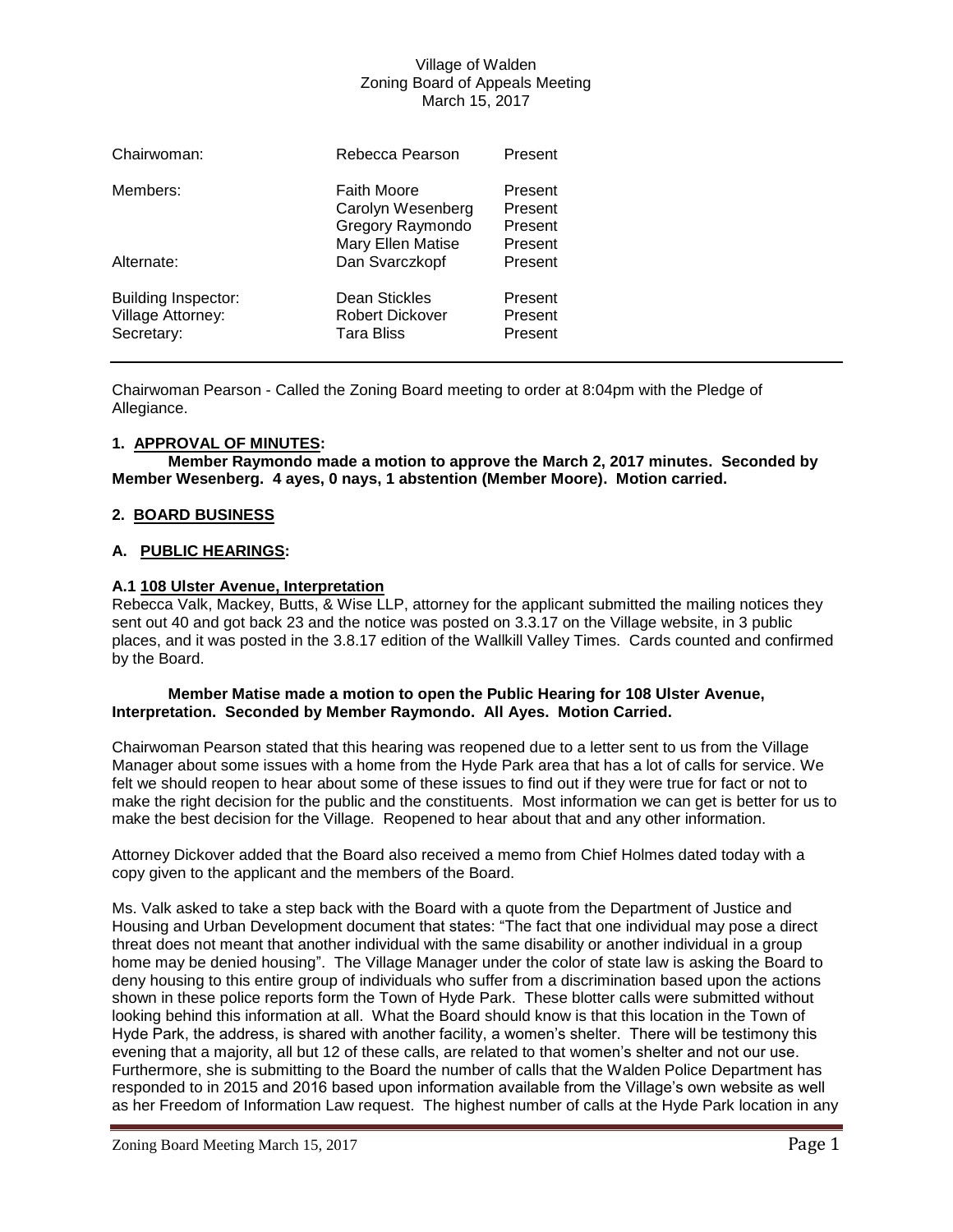given month was 9 and the Village of Walden on average responds to more than 900 police calls in any given month. She is submitting to the Board a calculation of the number of calls at the location in Hyde Park vs the number of calls the Village of Walden responded to in that same month. The impact is less than 1% in any given month and that is assuming that those are all our calls. In other words, for example, in February 2016 there were 9 calls during that month and during that month the Village replied to 900 in that month.

Member Matise interjected that is for the whole Village.

Ms. Valk continued that the Village Manager has asserted that it would put an impact on the budget yet no given month exceeds more than 1% and that's assuming those calls were for our facility, which they are not, those calls were for a use of a separate organization at the same property so the number drops even more. There is no authority for this Board to deny a use based upon such a minimal impact. She is aware of the submission received this evening from the Police Chief regarding training. Her client actually trains those officers not specifically in the Village of Walden but in Dutchess County he has trained officers every single police unit on how to respond in crisis management. He can address those concerns that was given to us this evening.

Attorney Dickover said February 2016 there were 9 calls her sheet says 0 calls.

Ms. Valk replied she was going from memory, she meant May of 2016 not February. That is the highest percentage you will see in that whole chart.

Chairwoman Pearson asked what your feeling is that it was put out for the Board to deny but she is offended by that as she feels this Board needs to have all the information available to make the best decision for our public, our citizens that live here. She understand what you want to do but she doesn't feel that the Board would take that and just deny it based on that. She feels they are smart enough to take that information and do their due diligence to listen to what she said before and to review the old minutes and she felt that was not very nice to this Board.

Ms. Valk apologized if that is how her comments came across but she just wanted to restate that you are being asked to use the information for that.

Chairwoman Person feels we were given information to make a decision and to use that information. She doesn't know how this Board is feeling to make a decision right this moment so having those attitudes it may change their mind with how they are feeling about it right now. She feels that was a bad statement in her opinion. She feels the Village of Walden is different than the Village as a whole vs one home. She gets that we have that many calls, we are not an innocent little Village, we have a lot of things that happen in this Village and we have a Police Department that supports that. We are happy we have that police force and she is a tax payer in the Village of Walden and if there are extra calls we may have to hire new police officers we don't know, those are things we don't know in the future. Will that training happen in Orange County as well that happens in Dutchess County?

Steve Miccio, CEO of People Inc., replied that training has been happening and the Village of Walden was named as part of a grant in Orange County to receive said training. It's a grant through the Department of Criminal Justice Services and NYS Legislation as well.

Chairwoman Pearson asked about the other home association with this home. Can you tell us about that?

Jacob Reckess, Executive Director of Pathways Community Support Services which is a non-profit organization based in Poughkeepsie, stated that the primary service now is that they operate a 14 studio unit transitional housing center primarily for women with children per a contract with Dutchess County Department of Social Services. They have people in crisis that connect with the Dutchess County Department of Social Services and they call us and we provide housing from 1 day until a couple months until they get back on their feet. They work with the County to do job training to hopefully get back into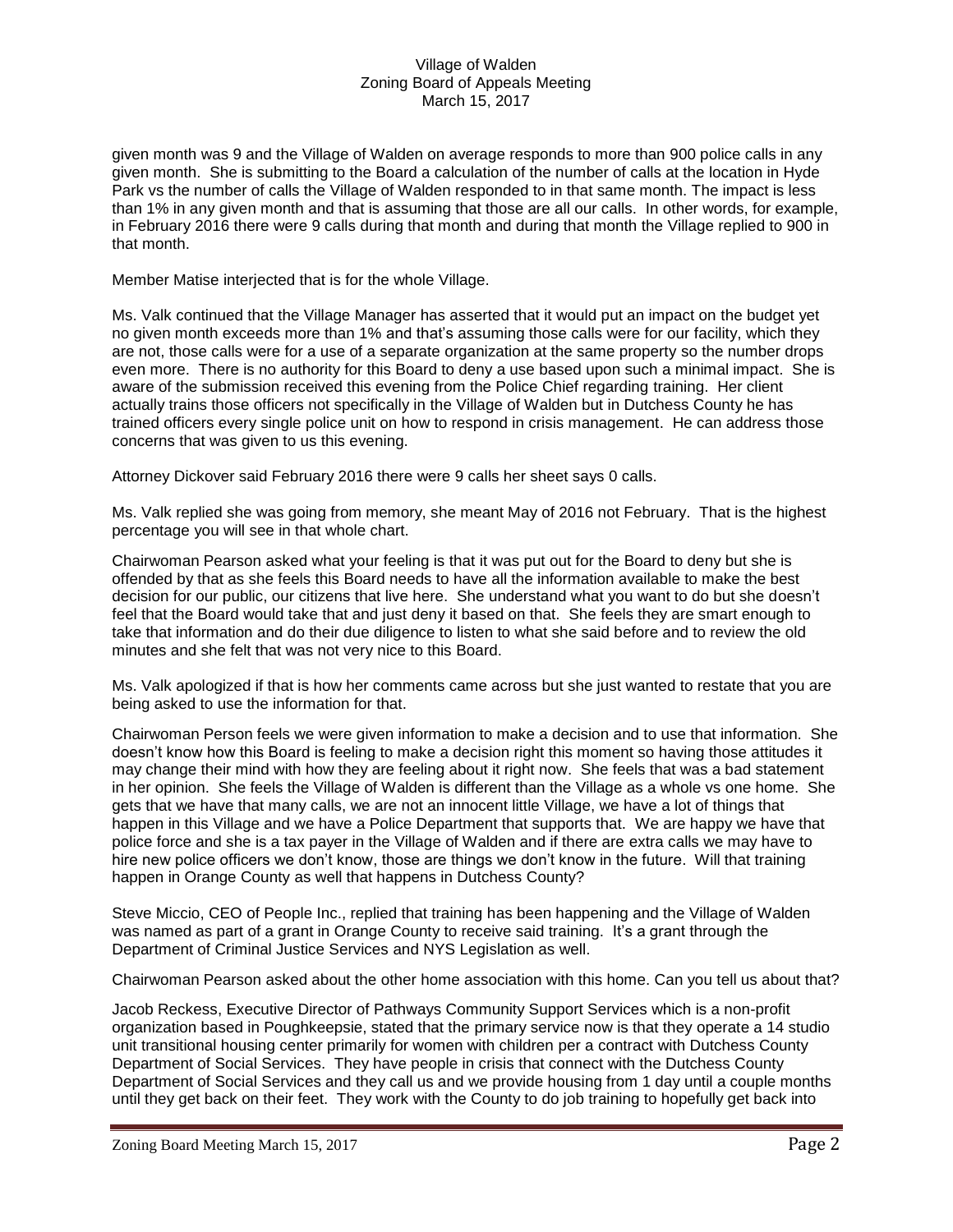the work force and find permanent housing. Most people there like he said there are a few sites across the County that do this service and their site is mostly used for primarily women not our specific mission to only serve women and children but we are predominantly women and children. It might be a domestic abuse case, it might be a lost job, or a fire, etc. He did get a copy of the letter this morning and we should honestly acknowledge that we keep internal records every time the police officer is called and the vast majority of those calls are for the shelter, not People Inc.

Chairwoman Pearson asked where People Inc. fits into that, where are they in the building.

Mr. Reckess replied that the building has 16 units and we use 14 of them. We are a non-profit in Poughkeepsie and People Inc. has a good reputation within Dutchess County so they were looking for, he doesn't have the exact history but he thinks there was a contract offered by Dutchess County to offer a couple services had a couple beds looking for housing at the time, currently we are full so our 14 units serve a good number of people we weren't full a few years ago and so we had empty rooms and an empty apartment. So they basically rent from us a 3 bedroom apartment which is actually a combination of a 2 bedroom apartment and 1 extra unit.

Chairwoman Pearson asked if that is still being rented.

Mr. Miccio replied that they are in the Process of buying a house to get out of there but right now still we are renting.

Chairwoman Pearson asked about the calls, what is listed under this home? Are there no calls of service to your home?

Mr. Miccio replied he thought he had said this before but sometimes people come to the house and don't understand the model and have a need for a higher level of care. You call an ambulance you call the police as well. We want to make sure the people are getting the right kind of services. So there have been occasions in all of our houses where people have not fit the model of what we provide and they need a higher level of care and would go to the hospital. The vast majority of why the Police come to our place is usually due to medical calls as people aren't taking care of their medical issues and so we want to provide a safe place for them to go and if you call an ambulance the police accompany them. One description could be they have diabetes or are dealing with a heart condition, there are unfortunately a lot of chronic illness with people with mental health issues due to improper health care. We want them to be healthy enough and also that they understand what our model is about.

Chairwoman Pearson asked about the calls we are looking at, dispute from neighbor, harassment, emotional disturbance, medical emergency, larceny, drug related, welfare check, mischief, missing person, domestic assault, those are basically coming from your home Mr. Reckess.

Mr. Reckess replied predominantly yes.

Mr. Miccio replied that there were 12 out of the whole sheet that were ours. Some were emotional just not within our model but some were also physical.

Mr. Valk highlighted in pink the calls that are responsible for their use vs the use of pathways use. There were 12 out of the 82 calls.

Chairwoman Person asked what unwanted person means.

Mr. Miccio explained that sometimes people just show up and we are not designed for people to just show up first they have to call first and go through registration. If they show up and are adamant about coming in they obviously don't understand the model and we want them to understand the model and make sure the guests in the house are safe as well.

Chairwoman Person asked what an emotionally disturbed person and another one which is disturbance, what does that mean?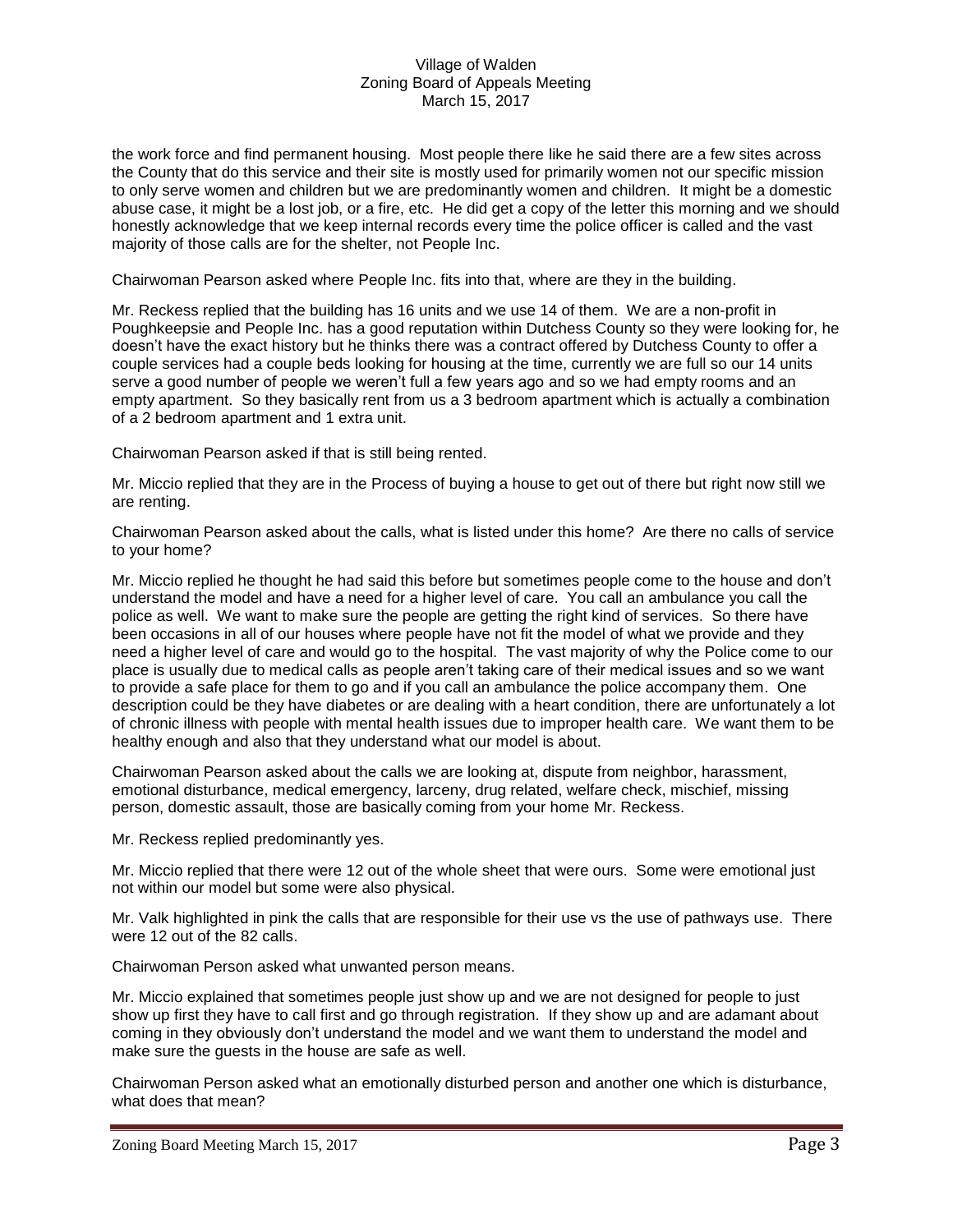Mr. Miccio replied if they don't fit in the model, one example is there was a gentleman who defecated in his room which is a disturbance not something that is within what we provide so we had to get him to a different level of care.

Chairman Pearson asked about the larceny call.

Mr. Miccio replied that it was a stolen cell phone within the house.

John Revella, Village Manager of the Village of Walden, stated that there may be some confusion as to the information that was presented. Information presented to the Zoning Board is just that, information to take as they wish as it is the Zoning Board's duty to approve or deny any requests and at no time did he ever ask anyone to deny anyone housing, just to be clear. There was questions regarding statements made at prior hearing regarding this applicant regarding calls for service and needs and we just wanted to make sure we clarified and made sure the Board had all the information to take a look at the entire picture. We received documentations from Pathways not sure if there is more than one Pathways but one of them says they have a lot of calls for issues and one doesn't, he is not sure which one is which. Whenever there is even one call for an emotionally distressed person it does require a lot of effort on our part of the Police Department and you received information from the Police Chief regarding what that may entail should those calls come to fruition. Should none of that happen, that is great. He just wanted to make sure and understand that information regarding 900 calls on average per month but just so the Board is aware like their statements about their location that these calls also include park checks, noting a list of house checks that get checked every day on every shift that is a good portion of those calls. Those calls don't require additional manpower and that is one of the things we have concerns about. We do have some of those types of facilities already in the Village that have a lot of concerns and issues that come up and we are not saying that they don't have a place in our Village but as you are aware the applicant for this location disclosed fully and forthright that the location was not permitted at the time but if they want to appeal that and the Board is taking a hard look they are doing that now. There may have been a better location better fit for them if they had inquired with the Building Department or with his office. It just didn't start off on the right foot with the organization. That was part of the problem, there was a lot of miscommunications going on. He just wanted to make sure the Board had the information for whatever and that they are ready for whatever they need to make their decision. Our Police is very taxed right now and one emotionally distressed call requires a hands on person and our police contact be as it may requires 2 officers to be on duty to patrol but does not include another person that has to come in on overtime to sit with an emotionally disturbed person. That is touched upon in the memo from the Chief of Police. There may or may not have been a grant that would have helped train our officers but that doesn't meant that those officers have to submit to that training if they don't wish to. They may have to use other means. We do have officers, one in particular right now that is trained to deal with these kinds of situations. We would be glad to accept training by anyone if they are willing to do but he is not sure if the grant is going to pay for the officer's time with benefits or just the training. Just something to consider. Just so you know when there is a call for ambulance right now our Police does respond but our fire department does not. Our Police Department did not always do that and they don't always have to but that could be a change in procedure and protocol in the future so they may have to be called separately. Obviously everyone deserves help and everyone that wants help should get it and he hopes that people who use these service are able to get that help at this house or another house that is not his decision to make at this time that is for the Board to make. Hopefully if it does happen it happens in a constructive way in a way that fits the character of the area. If that doesn't happen we'd be happy to discuss alternative locations for them in the Village if that were to come to pass. He just wanted to make sure it is clear that on behalf of himself and the behalf of the Village he has not asked anyone to deny housing to anyone at any time.

Serra O'Donnell, 2 Northern Avenue, asked if there was any way that the list of calls could be read off to us nice to know as a police dispatcher and a resident what those calls are.

David Stoudnour, 23 Albany Avenue, asked about the time frame of those 12 incidents in Hyde Park.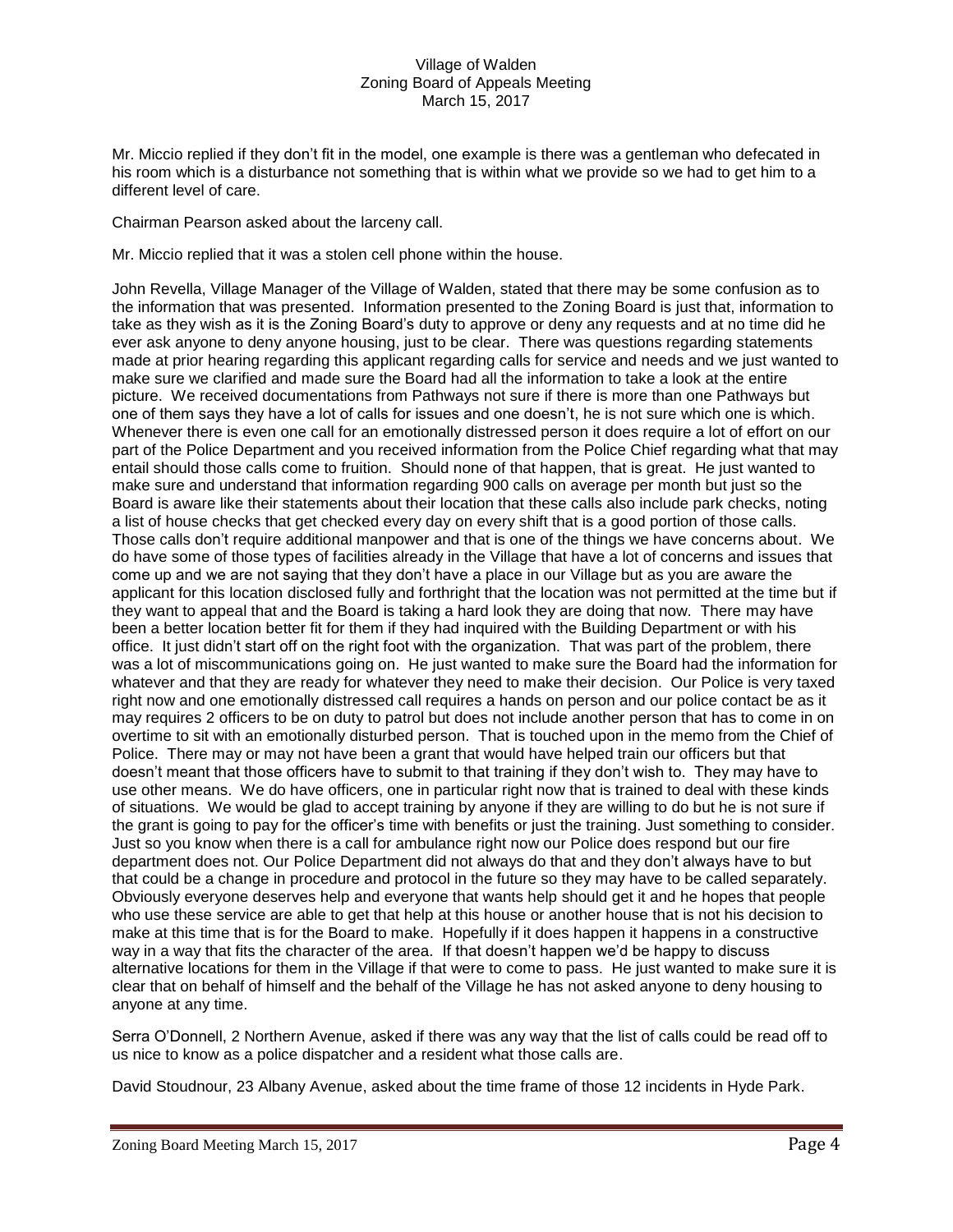Chairwoman Pearson replied the last 2 years.

Mr. Soudnour asked the audience, his neighbors in the last 2 years, have you had a police car come to your house. He asked them to raise their hands. It is one house imagine if all the houses were like that.

Ray Lustig, Ulster Avenue, commented that the previous people that were there he really had no problem with challenged people who were trying to be there and acclimate and living in the community. Not really up on the details of this applicant but his understanding is it is more temporary kind of housing for not challenged people but people with mental illnesses such as schizophrenia for example. Due to the temporary nature of this is really what he had a problem with and also the gravity of the issues. For one thing if there are 2 apartments in the 16 unit facility and that is like for a 1-2 apartments and there are 12 calls over the course of 2 years you could look at that as a high percentage related to their 2 at best point. If the thing is the person who is schizophrenic or a person that is challenged in that manner it only takes one day not taking meds to have an issue. He doesn't' know their familiarity, he says he has a model, if you are not in the model and when you have schizophrenia and issues like that he's not a psychiatrist but there was a lady in Monticello who was taking care of a debilitated gentleman. This lady was an angel and took care of him, cleaned him up, and all the sudden she was the lady that stabbed her mother to death with a pair of scissors in Monticello. She has schizophrenia and the thing is a judge recognized that she was mentally ill and sent her up for whatever they do up there. He would have shown up at court if they would have prosecuted her for murder as it was evident she was mentally ill she was just a beautiful person who had an episode and he's saying he's kind of afraid the nature of what this building is he's not sure what their ages are or what their background is, if they are sex offenders people in a revolving door atmosphere in a sheltered environment is a highly volatile situation. He's just going to say that percentages are way up relative to the issues and problems that could develop and he doesn't feel it's appropriate for our neighborhood. Again he had no problems with Crystal Run Village who had long term tenants that were really challenged they are fine, they are people and they deserve a place to live, he is all for that. He is afraid that it just takes one. You might 10 calls or 15 calls but it only takes that one call of one very ill person that is mentally ill. They don't have to have a conscious or a why therefore. Accidents and terrible things happen and he doesn't want those terrible things to happen in his neighborhood.

Ellis Langlitz, 92 Ulster Avenue, asked if all the employees and clients at the Rose House are screened for sex offender status.

Mr. Miccio replied yes they are.

Mr. Langlitz asked what can be done to prevent other family zoned residences in the Village from being used for these types of business purposes in the future. Can there be a change to the Zoning Code definition of what a family is or something?

Attorney Dickover stated that is a great question but not for discussion this evening.

Mr. Stoudnour said that the definition of a family and this purpose is not for discussion tonight.

Chairwoman Pearson explained no, they are before us tonight for the definition of family. It is a 2 part one is for an accommodation if the family definition is not modified.

Mr. Stoudnour stated that as far as that goes if you change the definition of family for the sake of this enterprise, and enterprise it is, if this is a family then basically he can throw up a sign in front of his garage that says repairs and put a price list. If the Village says he can't do that it's residential he can say oh hey it's his family they use the bathroom and he invited them for a ham sandwich. There are all kinds of family here. You have the Manson family too. In his life family is people who you share DNA with or someone you have legally brought into your house. You change it what is to say everyone in Walden can't open up their spare bedroom to people and say they use your bathroom and they are family and they give me \$300 per month. They say they are non-profit but trust me non-profits make a lot of money.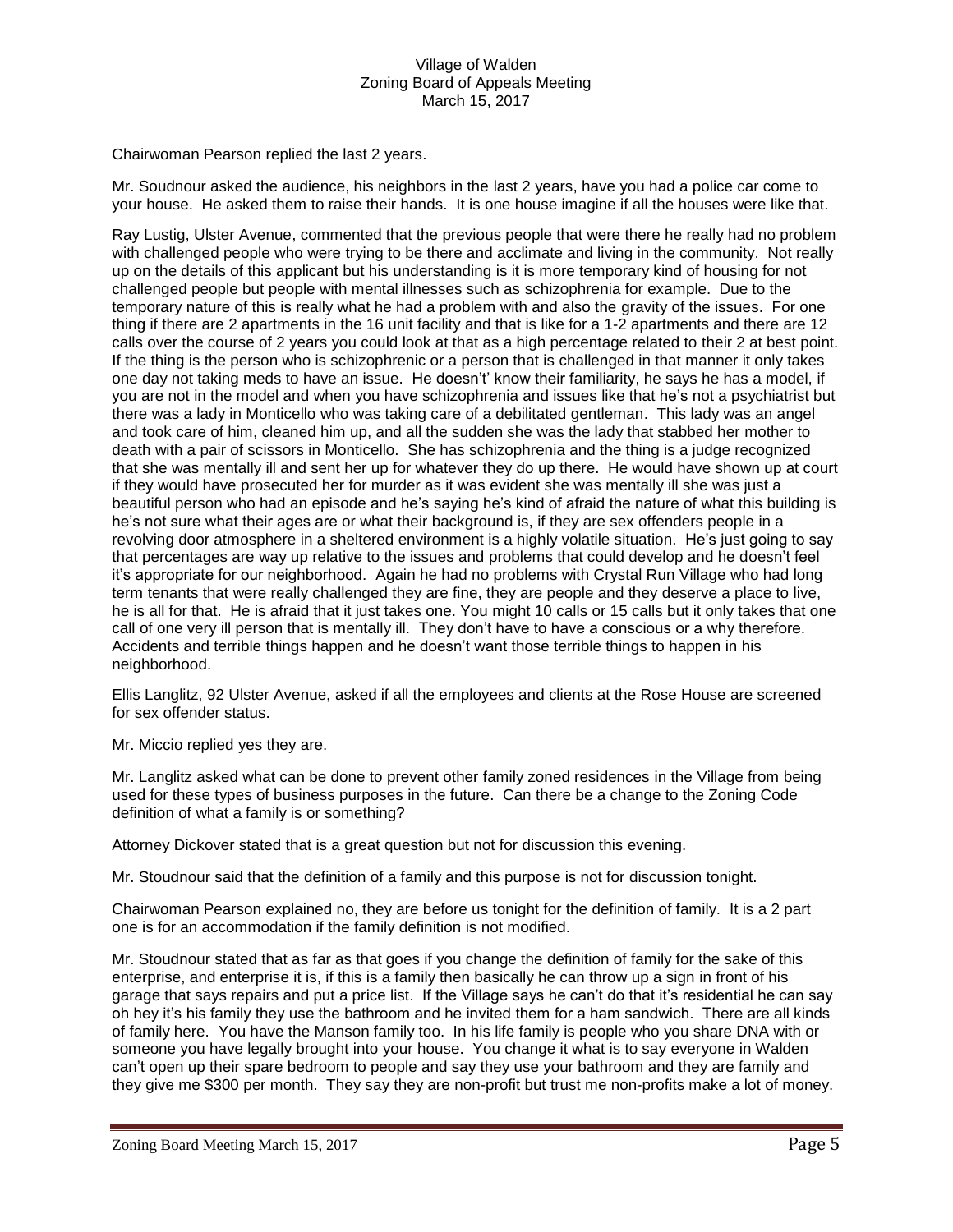Mr. Lustig added that just like the IRS you are looking for financial dependency exemption or something like that mother, father, brother, sister, nephew, cousin, someone there is a blood relationship and he is kind of where is the is in is and where is the there in there. Family is a family and it's a blood family or a relationship and he really disagrees with changing the definition to accommodate something special. If there was another way to do it do it, but don't change the definition of family, because they are not family. It is a group home or what have you but it's not family. The people that live there do argue with each other and have issues that police come to refer and that doesn't happen in a general sense to the other 99% of the people of Walden.

Brenda Adams, 31 Valley Avenue, asked about the 12 incidents for 3 units. How many people will be served for this unit?

Mr. Miccio replied only 3.

Mr. Langlitz commented that the 2 speakers said you shouldn't change the definition of family but it already has been changed, correct?

Chairwoman Pearson replied no it has not been changed. We can't change it, only the Village Board could change that.

Susan Millspaugh, 86 Ulster Avenue, doesn't know if it the confusion of Crystal Run what was it while they were there; single family?

Chairwoman Pearson replied that was before her time but it was a state run home so they didn't have to have any zone to worry about they could come and do whatever they wanted because they had the licenses to do that, but don't mark her words.

Ms. Millspaugh clarified so right now is a single family home.

Chairwoman Pearson replied yes that is correct after it was vacated it instantly reverted back to a single family home as it was never given approval.

Member Matise reiterated that it never lost the single family status.

Mr. Lustig wanted to bring up again it's the temporary nature that is the most significant things. To be a hotel or motel or to have temporary housing by itself it requires a special license. If you have temporary housing for rent or what have you it's much different than having a monthly lease or a yearly lease. The government and the tax people recognize short term housing as different thing than living there. He doesn't know what that his but he does know that you have to apply for a special license in NYS without it you can't be temporary housing. He doesn't know if they are a part of that or not but that very nature bothers him.

Chairwoman Pearson read the 12 calls for service into the minutes. (Copy attached)

Maura Dwyer, Chief Services Officer for Peoples Inc., stated that the medical issue was a person who needed medical services she wrote that next to the emotional disturbance on the report.

Alternate Member Svarczkopf stated there was a case in the City of White Plains in 1974 where 10 foster children taken in the definition of family was challenged there and it was upheld but one of the main criteria of why it was upheld was that it not a temporary living arrangement. The group was sharing a house and didn't provide a frame work for transient living if it did it would not have been upheld. That was from the Department of State of New York.

Brian Sebring, 84 East Avenue, stated that all the 12 calls were the residents allowed to stay or were they removed and put some place else.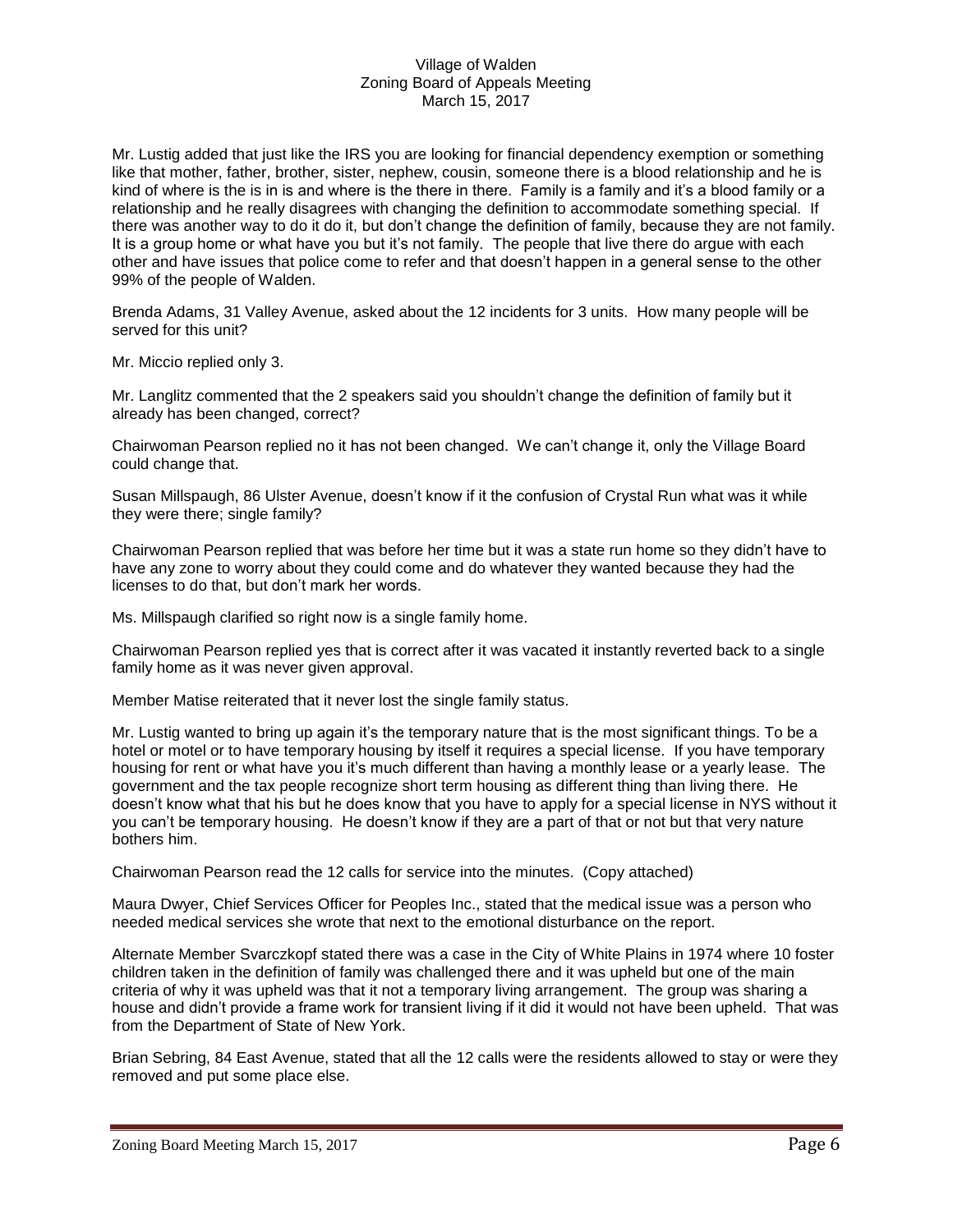Mr. Miccio replied that some stayed and some didn't, the medical emergency one for example did not stay, he got hospitalized. Larceny got resolved.

Chairwoman Pearson asked what's considered a disturbance.

Mr. Miccio replied that one was the gentleman defecating not appropriate.

Manager Revella wanted to clarify the response to a questions asked before where they said they would only service 3 people at a time at this Ulster Avenue location.

Mr. Miccio replied no, not 3 that is for the other home. This one would be up to 5.

Manager Revella also wanted to clarify how many days they were staying at the Hyde Park location he thought that currently looking up to a week.

Mr. Miccio replied 1 to 7 days, still the same.

Mrs. Adams clarified that there are 5 units in this building. So if there were 12 calls for 3 there is a potential for greater number of calls for 5 units.

Mr. Miccio replied there is always a potential.

Ms. Valk wanted to note that the issues regarding a municipality's ability to limit family based on a lot of other comments that have been raised have been addressed by their submissions provided. In response to the case law cited by the gentleman behind her she has provided a citation to Oxford House Inc. vs Town of Babylon a federal court case form Eastern district of NY which states that a short term stay of the residents may not be considered on what constitutes a family. There have been comments about if there is 1 call that in of itself is a comment as much as the speakers may not want to recognize and will be hard to hear, that is a comment of discriminatory nature because it is assuming that the individual service there. There is no guarantee if she lives next door to anyone that there will not be a police call to her home next door to him that if Mr. Revella lived next door to her that there would not be a police call for some reason because of something occurring in his family. We do not present nor do we claim to be insurers but the 12 calls that have occurred over 2 years if there are 3 individuals being served in a given week that's times 156 people times 2 a year that is 300 people a year and resulted in 12 calls.

Member Moore asked if they had an idea of exact occupancy how many people did you service from February 2015 to February 2017, the time frame of those 12 calls

Mr. Miccio replied about 300.

Member Moore asked why based on the information given, if staffed all the time, why would a welfare check have to be a call.

Ms. Dwyer replied she can't talk about the specifics of the situation but a person called who was at the house to check on another person, they came to the house.

Member Moore clarified it was not a person that was staying at the house. That clears that up. Who monitors based on some earlier comments about some calls pertaining to medical with medication, who's monitoring that they are taking their medication for emotional or medical issues. When do you know that a person hasn't taken their meds and needs attention as they are going into diabetic shock or having an episode?

Mr. Miccio replied that we have to remember that we are serving adults and adults carry a certain responsibility for themselves. The house is designed not as a medical model, it is designed to help people that are dealing with crisis; emotional, coping issues, anxiety, maybe suicidality, just issues that many people would tend to go to emergency room for. When they come to us we do ask question and we get to know the individual in a very intimate and special way so we can start to see there are some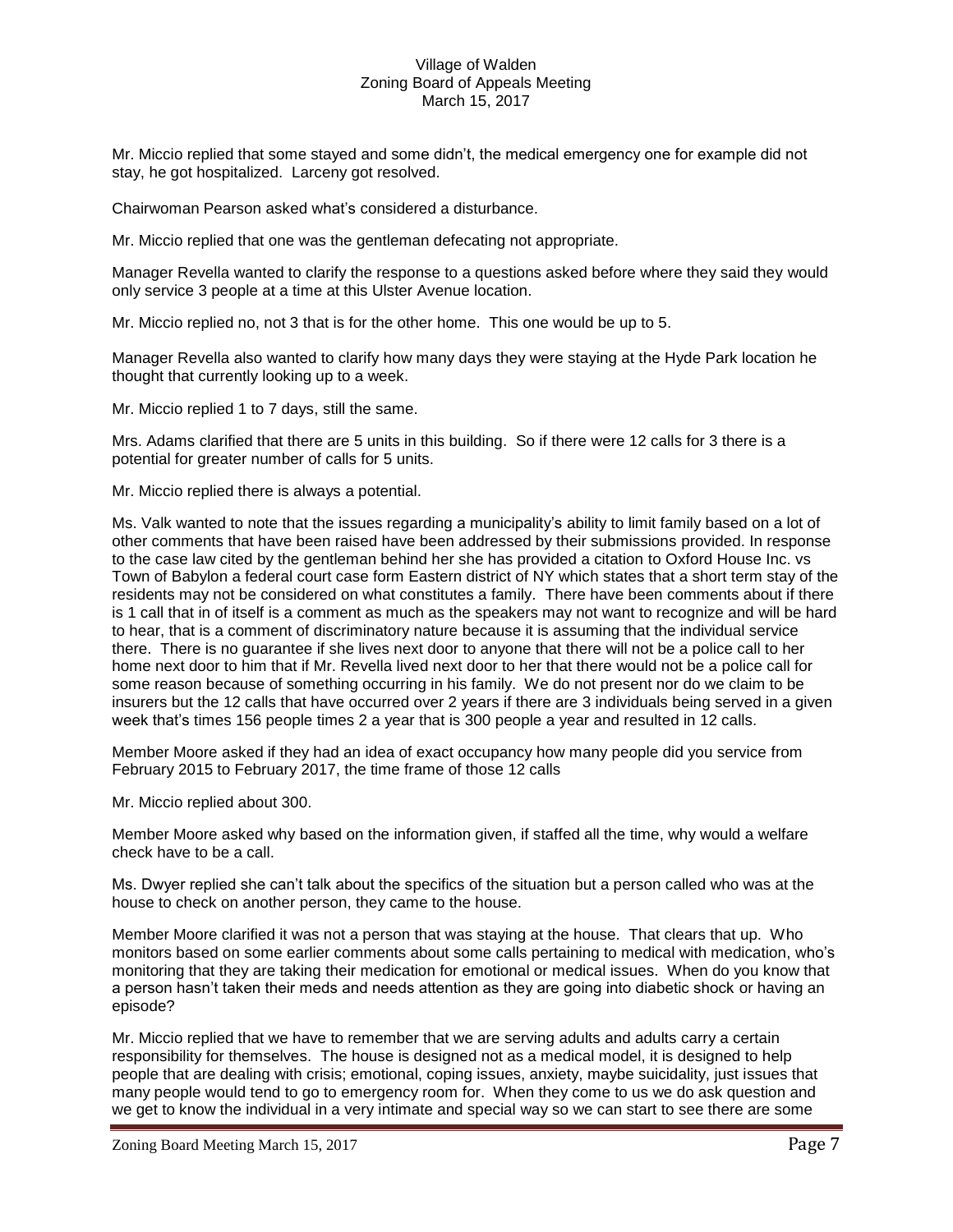health issues going here. The staff are trained and he spoke about the in-depth training they have and they know what to look for, they know what to ask. And when we are in doubt they make a call which might be to a mobile team, might be to their own doctor, we may even bring them to their appointment to make sure they are getting what they want. It's really about treating adults as adults and it has worked for us.

Member Moore asked since you trained the Police Officer to respond can you educate her on what their response and time is on a call like this. What is expected of an officer at a call like this?

Mr. Miccio replied they go through 40 hours of crisis intervention team training developed in Memphis TN and used for over 20 years now. It's a whole curriculum around how to engage people who are dealing with mental health and substance abuse issues without using the command voices they are trained to use in the academy. This brings it to more of a relationship discussion with people that are dealing with crisis and what the officer does is build trust with the people they are working with so they do not have to taze them or get other types of force to get them to comply. It is an evidence based training working for years and nice to have it here in Orange and Dutchess County's.

Member Moore asked with using that training in reference to Chief's memo is there extra time that a Police Officer will need to take when responding to a call like this other than establishing a report. Will there be other police protocol that needs to be taken?

Mr. Miccio replied no.

Ms. Valk stated that her client is not trained in other police methods so she does not know if he can compare and contrast the average time taken on other police calls.

Mr. Miccio replied that an officer is trained in resources so they will know what is available in the community to get the person connected with them. They get that information during the training.

Member Moore asked why this property speak that there are zoning laws and there are zones this is allowed in so why this specific location.

Ms. Valk replied that is more of a legal dispute that this zone is not permitted for that. She asked Mr. Miccio to explain why this property was of interest to them.

Mr. Miccio replied that it is a beautiful property first of all. The houses we have owned, 40 houses around the world like this, it's becoming a very popular model, it's a service being embraced by state governments, is really on the rise. You want to have an environment where people feel safe so that they can really work on their issues in a more comfortable environment as well. This property is wonderful and the Village is a wonderful place as we thought it would be a great respite for people to heal.

Ms. Valk explained that the statement document in her original submission from the Department of Justice and Housing and Urban Development gets into the issue of group homes with disabilities cannot be located only in certain sections of municipalities.

Member Moore asked should this be an allowable thing would there be concessions made on their part if there were questions pertaining to security and/or fencing around the property. Would that be something they would consider?

Mr. Miccio would not consider security. It is supposed to feel like a home environment and feel safe for people and security tends to bring a punitive kind of approach to it. Fencing is expensive stuff and not something we could do without looking into it; what would the purpose of fencing be?

Member Moore stated it was just a question to get all the information out there.

Ms. Valk stated they have discussed some terms about the times residents are encouraged to be back in the building, no outward appearance of the use perhaps just a street sign number. Limited to 5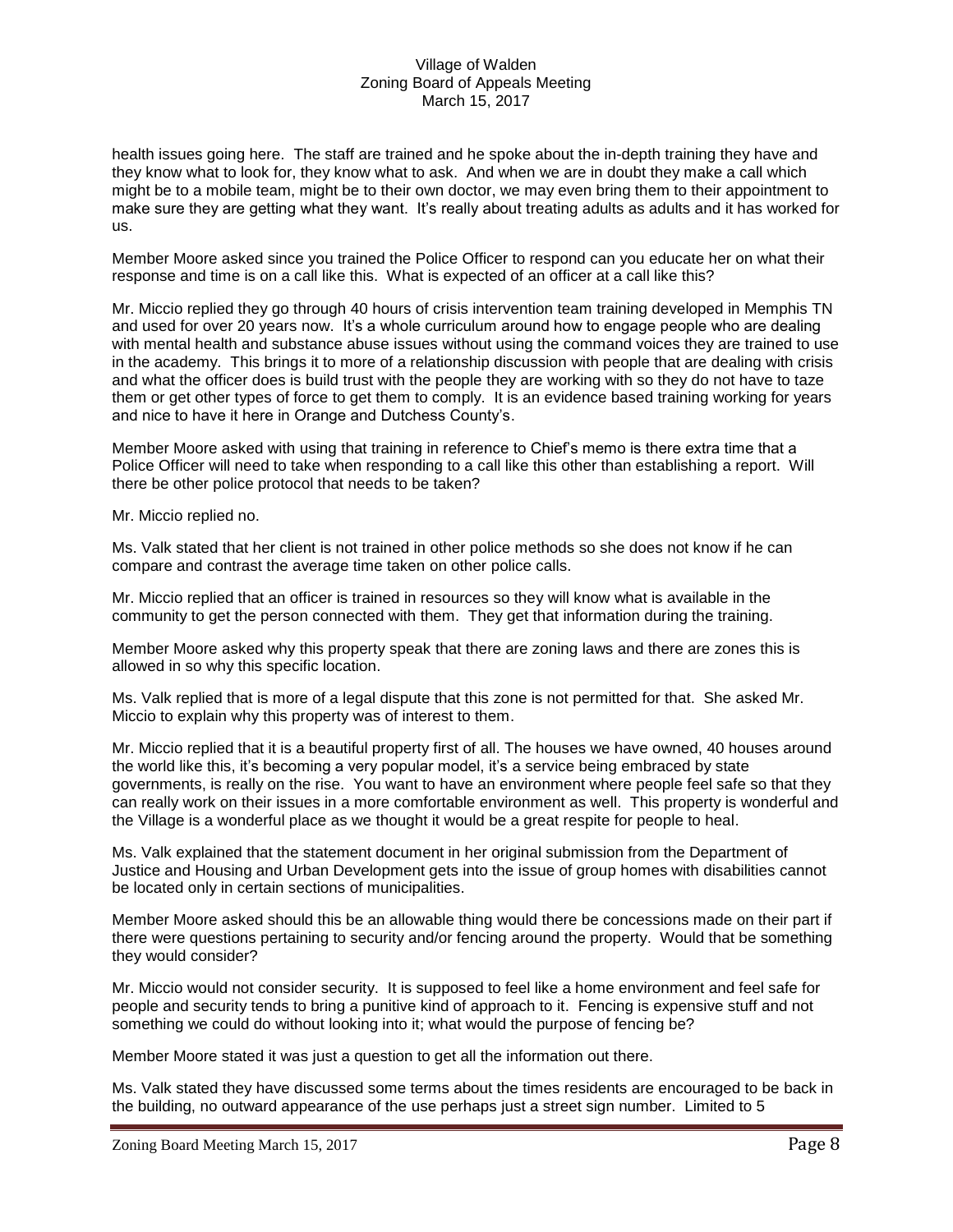individuals in the home, the length of their stay we have agreed upon. Essentially the business model we have agreed to memorialize that so the concern that this use would grow and become unmanageable would be enforceable by the Village as a Zoning enforcement action.

Chairwoman Pearson asked about the fence thing you brought up. The public had some concerns there is a bus stop on the corner, there is a park there, and a school, their fear is what can happen and that is probably where Faith was coming from with the fence. Not protection from you but also the neighbors to have that protection from she doesn't know what but she thinks that is where she was coming from. There are kids walking to the school, a bus stop, the park behind them, the scout cabin is in the back, maybe just alleviating some of the neighbors' concerns of having you there is where she is coming from.

Member Moore added she agreed with what Mr. Revella stated she is dong her due diligence to have all the information in order to make a good decision.

Ms. O'Donnell asked if you do reach out if there is a situation that you can't handle which includes mobile mental health. We don't have records of that in the Police Department so how often does that get called? Additionally the fence issue they do have free reign even though they have a curfew but they can just walk out whenever they would like, just thought she would mention that.

Mr. Miccio replied that the mobile mental health is sporadic not an average really just on a case by case.

Ms. O'Donnell asked in a 2 year span, do you have an idea of what that number would have been.

Ms. Dwyer replied that Dutchess County just became 24 hours and we don't have one in Orange County so maybe 10 times in that 2 year period.

Member Matise asked Mr.Reckess why they bought the property.

Mr. Reckess replied they have a good relationship with PEOPLe Inc. and based on that relationship Steve called him and said they found this house and it's beautiful.

Member Matise stated so they were looking and Pathways bought it and they are renting it from you. This is within the timing and relations that you have in Hyde Park.

Mr. Reckess replied yes, we were in Hyde Park first and our NFP has its own quirks and unfortunately we are a true NFP, we are not in the black, but we had a benefactor who was trying to help us secure our future providing a wonderful service and People Inc didn't have a benefactor so we found a way to get our benefactor who was willing to put money down to buy the house but it was purchased under Pathways as that is what the benefactor wanted.

Member Matise asked if it was someone on your Board who then wanted to become a benefactor to People Inc. She is trying to understand it all as we know that Crystal Run was there and they were exempt from our zoning as they were a state run organization. So it became available for sale, but it never lost its zoning designation and really from the point of view of how it was advertised it was a single family residence.

Mr. Miccio replied that all of his 40 homes that are up and running around the country are zoned single family residential.

Member Matise asked about the one they are renting, the 3 units in Hyde Park.

Mr. Reckess replied that we own it, it has been in operation for 20 plus years, he doesn't know that but has no issue there. He feels they did make a mistake and should have reached out to the city Manager about that and he apologizes for it.

Ms. Valk stated she doesn't agree with that.

Zoning Board Meeting March 15, 2017 Page 9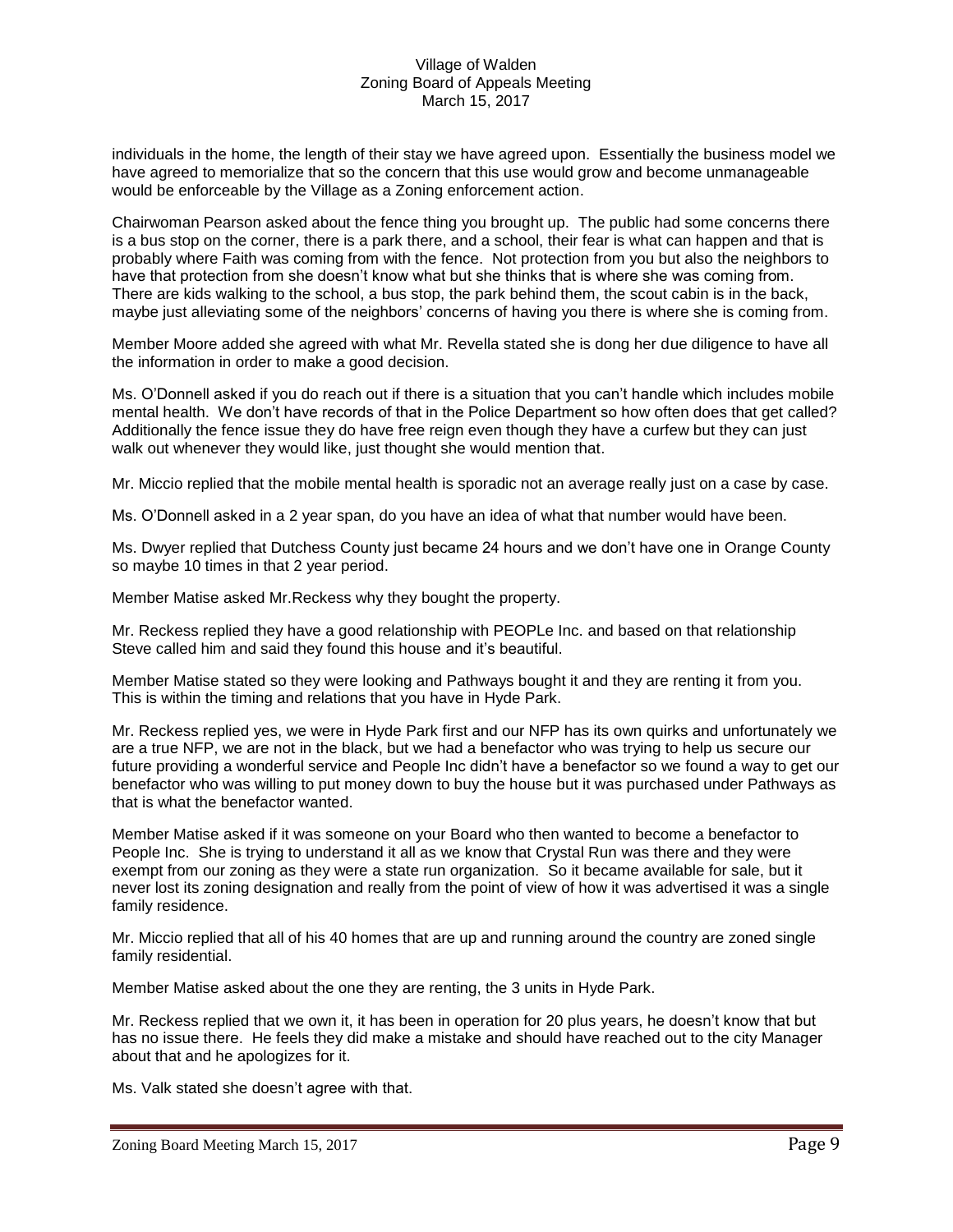Member Matise wanted to question and get the answer for yourself before you just accept someone else's presentation of a product.

Mr. Reckless replied that practically speaking we knew that Steve found the house and we knew the history of the house.

Member Matise asked if they thought because Crystal Run had been there that they just made the assumption it was ok.

Ms. Valk directed Mr. Reckess not to answer that question, it goes a little too far.

Member Matise stated it seems to be an assumption one would make because they saw prior use there without investigating further. We wanted to know how the purchase of the property came about and the motivation was that someone wanted to be a benefactor.

Ms. Valk stated that she respectfully submitted that this is going beyond the jurisdiction of the ZBA at this point, she respectfully states that. We are aware that there was interest in the property of this client with the belief that the guidance of the federal courts that these types of group homes are to be permitted generously throughout the communities.

Chairwoman Pearson asked if this scenario has happened in other communities and then had to go before a zoning board.

Ms. Valk replied that they did have to go before the ZBA in the City of Glen Falls whose attorney advised they be treated under Padavan and proceeded that way. She did not handle that case, that attorney took a different position. They had one evening of ZBA difficulty before they were able to get there.

Chairman Pearson so this is the second house with the same scenario where they moved in first.

Mr. Miccio replied no, they were not open.

Member Matise asked if Pathways was involved with that property.

Ms. O'Donnell heard that Pathways is a NFP so does that mean they are tax exempt.

Mr. Reckess stated we have been operating for 5 years and we have a submission and the IRS approved us and then rescinded due to paperwork and when they get it, we will be retroactive from the date we were put into effect.

Ms. O'Donnell asked here, the taxes would be paid to the Village maybe to cover those possible calls. So she was just wondering are there taxes being paid to the Village to pay for that from that property to go towards those calls for service.

Member Matise asked if they were going for a 501c3 status.

Mr. Reckess stated that is correct.

Member Matise rephrased it would be retroactive when you received it due to the paperwork.

Mr. Reckess replied yes.

Member Matise asked if they would be requesting a refund of back taxes.

Mr. Reckess replied they would certainly like to.

Alternate Member Svarczkopf stated that with respect to the Oxford House, the case that was brought up before, it was declared a family because they were democratically self-governed, they supported

Zoning Board Meeting March 15, 2017 **Page 10**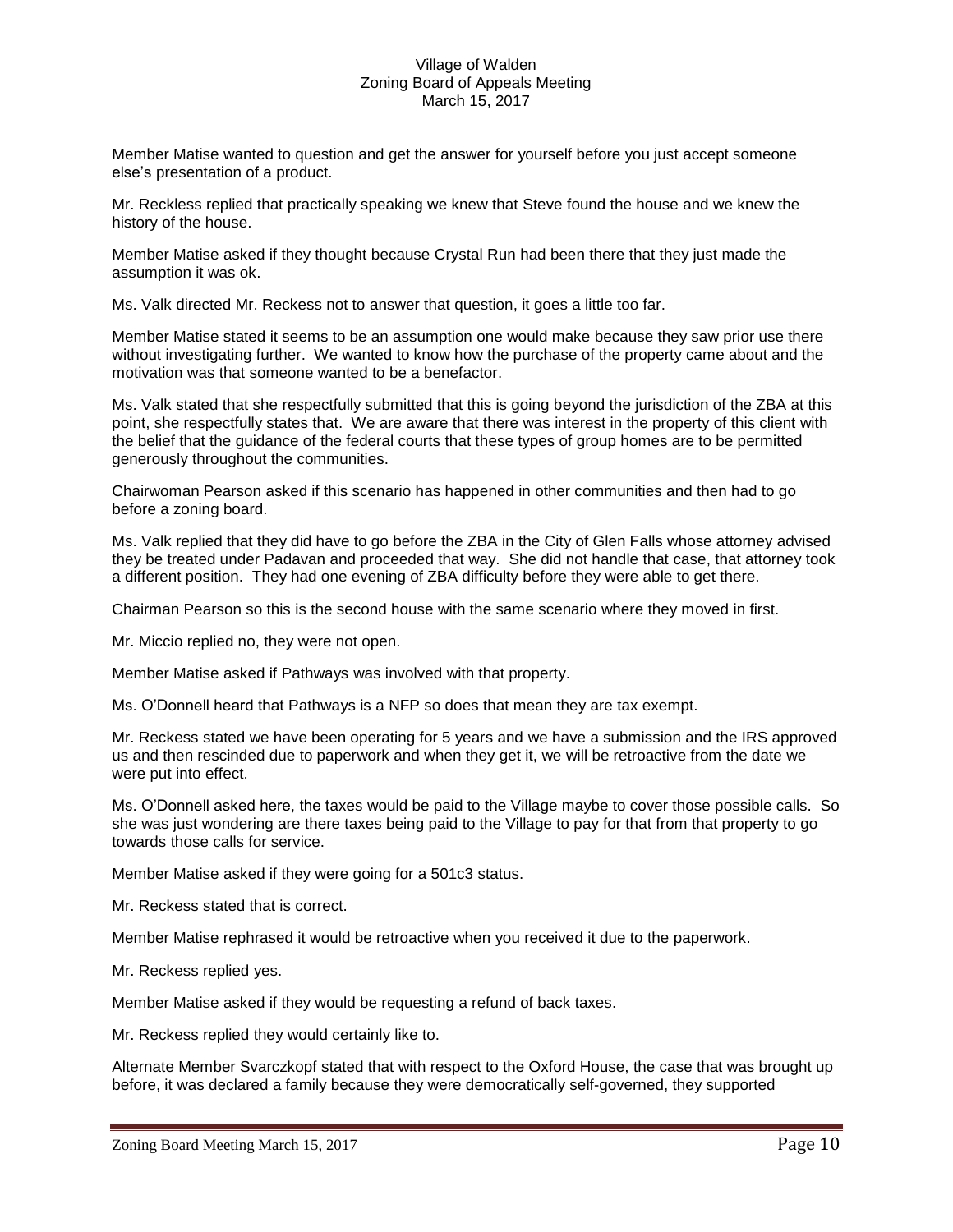themselves financially, and they were allowed to stay as long as they liked as long as they were drug and alcohol free which was a major decision as to why it was decided the way it was.

Member Raymondo asked what the day to day activity will be.

Mr. Miccio replied that they get peer to peer counseling regarding their issues, they get may get some case management, they may go to program. They get to design additional structures within their day of self-help, self-care. There are professional musical instruments, art equipment, books, self-help tapes, all different types of things.

Member Raymondo restated so basically they are on their own.

Mr. Miccio replied no, there is a structure to everyone.

Member Raymondo confirmed when they come, they get screened by you.

Mr. Miccio clarified the staff screens them.

Member Raymondo asked once they are there what do they do. There are only 2 people on staff with no licensed professionals, correct? So what do they do?

Mr. Miccio replied they are state certified peer specialists and are professional staff, maybe not in the terms people may think, but they are. They design a structure that helps them to deal with their crisis. So if they have anxiety they are given exercises, tools and education on how to deal with anxiety.

Member Raymondo confirmed so whatever is designed for them individually.

Mr. Miccio yes.

Member Raymondo had a concern about a medical emergency being that there is more than one person and there could be multiple medical emergency your staff is not trained to handle medical emergencies.

Mr. Miccio replied they get basic first aid training but nothing further than that.

Member Raymondo asked they handle a medical emergency by calling 911 and get ambulance.

Mr. Miccio replied yes.

Manager Revella stated that he is hopeful that the applicant's comments come to fruition as they stated that they get to know someone intimately in less than a week's time and he hopes that is true if this were to come to pass so that if there were issues they can be taken care of fairly. They mentioned that his job is to make sure the people being serviced feel safe and he hopes he understands that it is our job to make sure that the people of the whole Village feel safe, including the people that come to this house if that happens. Obviously we want to have everyone feel safe and happy and have a great environment to live in and whatever we can do to make that happen obviously we will do. If the Board grants the applicant's request he hopes that we can meet to discuss those opportunities in the future as well.

Mr. Miccio replied that they want to be good neighbors we are good neighbors in every house that they have and they give back to our communities as much as we can.

Chairwoman Pearson asked what that means.

Mr. Miccio stated that they would volunteer or do whatever is necessary to work in our communities. They want a relationship where people feel safe and where they understand. He created this house to help people understand mental illness because people fear mental illness. They fear the word schizophrenia they fear the word bipolar. They fear so many things about mental illness because they only see bad things that happen in the public domain. Most people with mental health illnesses are the ones that are most likely to become the victims of violence or anything bad that happens to them. We are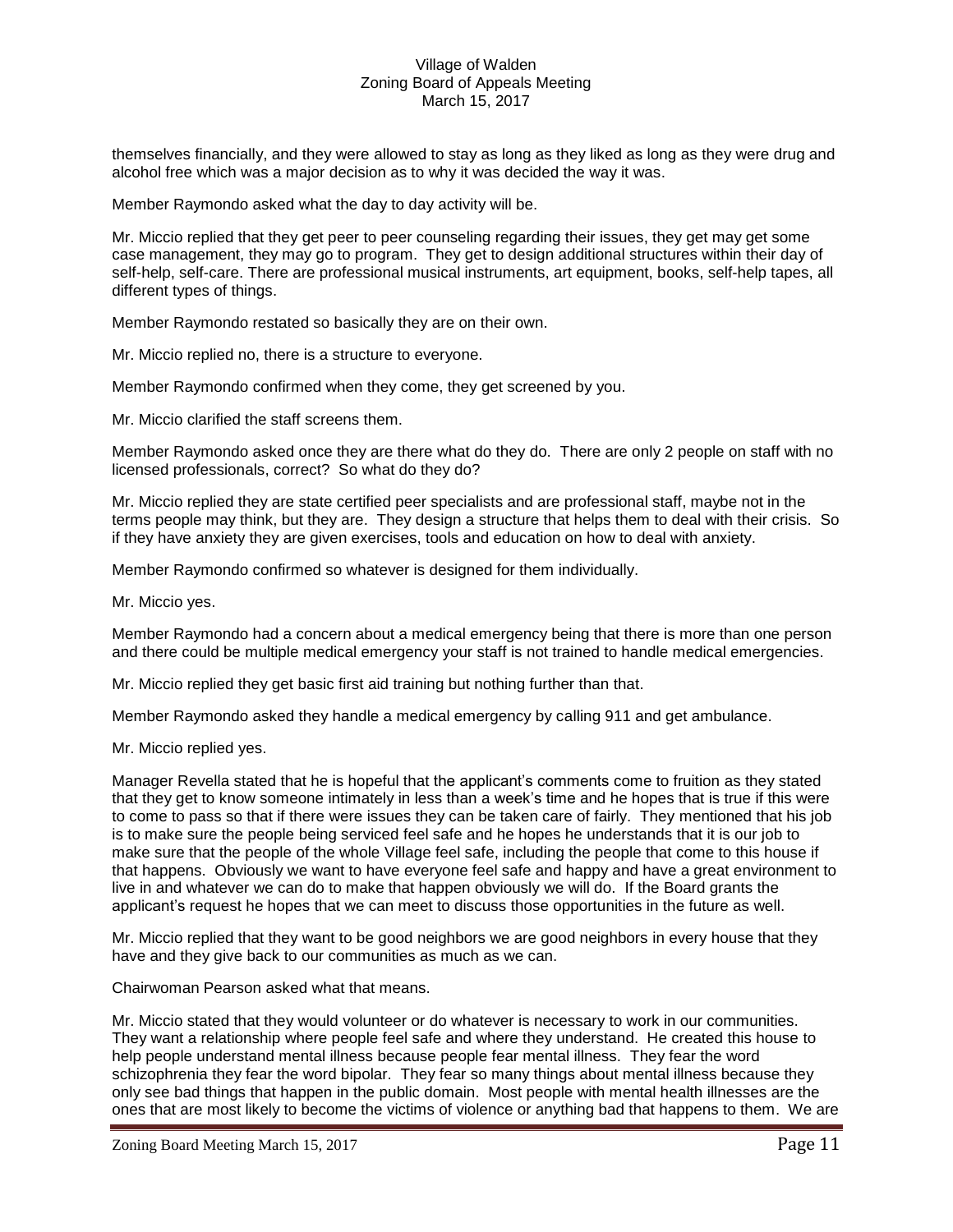taking such a proactive approach of bring CIT to Dutchess and Orange Counties which will help our Police do better jobs. We have worked very hard in creating a service that is safe for everyone including the people being served so that they can walk out of there with some self-esteem, feeling like a person rather than a diagnosis. He can say that in the 5-7 days they have with us, they get more from us than they would ever get from an emergency room or hospital and he can tell you that himself as he went through that himself and it was horrible. He was marginalized, demoralized, and treated like a mentally ill person and that is a horrible thing to feel like. When he came out of that he had to work twice as hard on his recovery to get to a place where he understood that people need compassion, need to be listened to, they need to have choices; better choices to make for themselves and that could be medication that could be different self-help skills or tools. It is an environment that we have created that never existed before that has shown that it is over 90% successful not only keeping people out of hospitals, it improved the quality of life, and it improves the quality of the community. He can prove that. We really do want to be good neighbors because we love this place.

Chairman Pearson stated she has questions for the attorney pertaining to the legal issues about this case.

**Member Moore made a motion to enter into Attorney Client session to discuss the legal issues of the 108 Ulster Avenue, Interpretation. Seconded by Member Raymondo. All Ayes. Motion carried.**

**Member Matise made a motion to reconvene the special meeting of the Zoning Board of Appeals. Seconded by Member Wesenberg. All Ayes. Motion carried.**

**Member Matise Moore made a motion to close the Public Hearing for 108 Ulster Avenue, Interpretation. Seconded by Member Raymondo. All Ayes. Motion Carried.**

# **B. FORMAL APPLICATIONS:**

## **B.1 108 Ulster Avenue, Interpretation**

Chairwoman Pearson restated we already did this at a previous meeting but since we have reopened the public hearing this board had determined for the purposes of SEQRA this is a Type II and there is no further action. Based on the evidence we have heard and materials received the Board is going to do some findings of fact which are attached hereto in the resolution and narrative. Given these facts the Board does not feel that the proposed use meets the definition of family as outlined in the Village of Walden code and upholds the Building Inspector's determination.

**Member Matise made a motion to affirm the interpretation in the determination of the Building Inspector with respect to the proposed use for 108 Ulster Avenue falling within the definition of family as defined in the Village of Walden code.**

|  |                 | Roll call vote: Chairwoman: Rebecca Pearson | Yes |
|--|-----------------|---------------------------------------------|-----|
|  | <b>Members:</b> | <b>Carolyn Wesenberg</b>                    | Yes |
|  |                 | <b>Mary Ellen Matise</b>                    | Yes |
|  |                 | <b>Greg Raymondo</b>                        | Yes |
|  |                 | <b>Faith Moore</b>                          | Yes |
|  | Alternate:      | Dan Svarczkopf                              | ΝA  |
|  |                 | <b>All Ayes, Motion Carried</b>             |     |

Chairwoman Pearson stated that with regards to the appeal to this Board as an alternative should the Board find that the proposed use does not fall within the Village's definition of family was to grant a reasonable accommodation.

Attorney Dickover outlined the terms of a narrative prepared under the advice of counsel. A copy of said terms are annexed hereto.